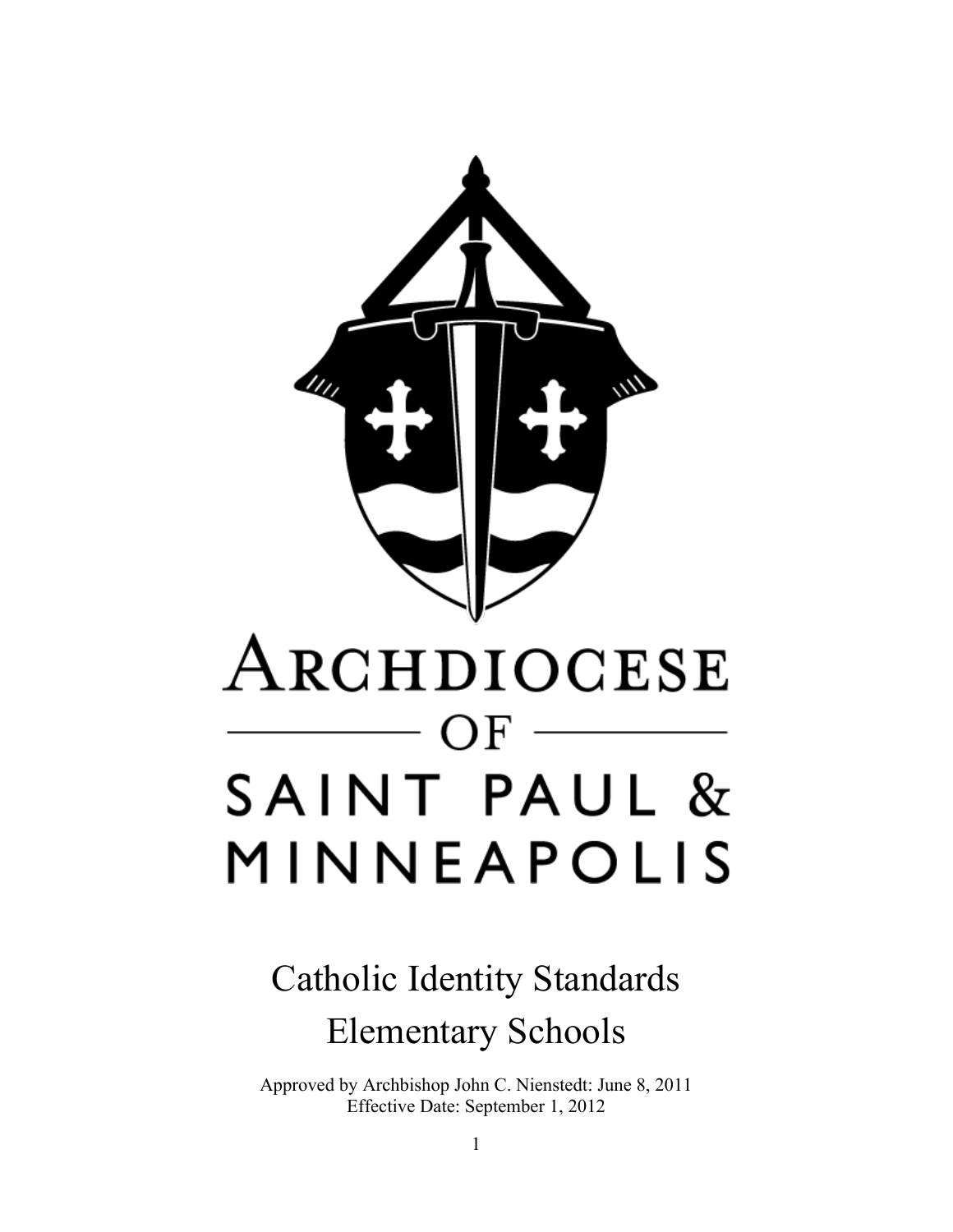"Like the marks of the Church proclaimed in the Creed – One, Holy, Catholic, and Apostolic – so too does the Holy See identify the principal features of a school as Catholic: a Catholic school should be inspired by a supernatural vision, founded on Christian anthropology, animated by communion and community, imbued with a Catholic worldview throughout its curriculum, and sustained by gospel witness. These benchmarks help to answer the critical question: Is this a Catholic school according to the mind of the Church?

*(The Holy See's Teaching on Catholic Schools, 2006, Section III, pg. 17)* 

#### Introduction

All Catholic schools, including those founded or directed by religious institutes, are approved by and function in relation to the Ordinary (archbishop) of the Archdiocese, the chief shepherd and teacher for Catholics in this See (Canons 803-806). Catholic schools are to provide authentic Catholic teaching, opportunities for worship and participation in the sacraments, and promote evangelization and service to the community. The Office of Catholic Schools of the Archdiocese of St. Paul and Minneapolis assists the Archbishop by ensuring that those schools under his care fulfill this mission.

In 2005, the Minnesota Catholic Education Association published broad standards for Catholic Identity in Catholic schools. After engaging and reflecting on these standards, specific indicators in each standard have been identified that will sustain and strengthen the building of discipleship in the Catholic elementary schools of the Archdiocese. Thus, the Archdiocesan Catholic Identity Standards for Elementary Schools rely on the good work of the Minnesota Catholic Education Association while adapting to the specific needs of this local Church. For the purposes of this document, "Elementary Schools" are defined as those Catholic schools that begin with Pre-Kindergarten or Kindergarten and conclude no later than Grade Eight.

#### Process

Each school will typically complete a Catholic Identity self-study and host an on-site review team from the Archdiocese every seven years. This process will be completed in the same school year as the review by a state-recognized accrediting agency. The date(s) of the on-site review will be determined in consultation with the Office of Catholic Schools. During the intervening years, the school will file an annual report with the Office of Catholic Schools that details progress made toward Catholic Identity goals and/or recommendations from the Archdiocesan review team.

To complete the Catholic Identity self-study, the school should gather a diverse population (canonical and/or other associated clergy, principal, faculty, advisory board members, parents, etc.) and examine the indicators listed in each standard. A narrative should then be crafted that addresses how the school fulfills each of the six standards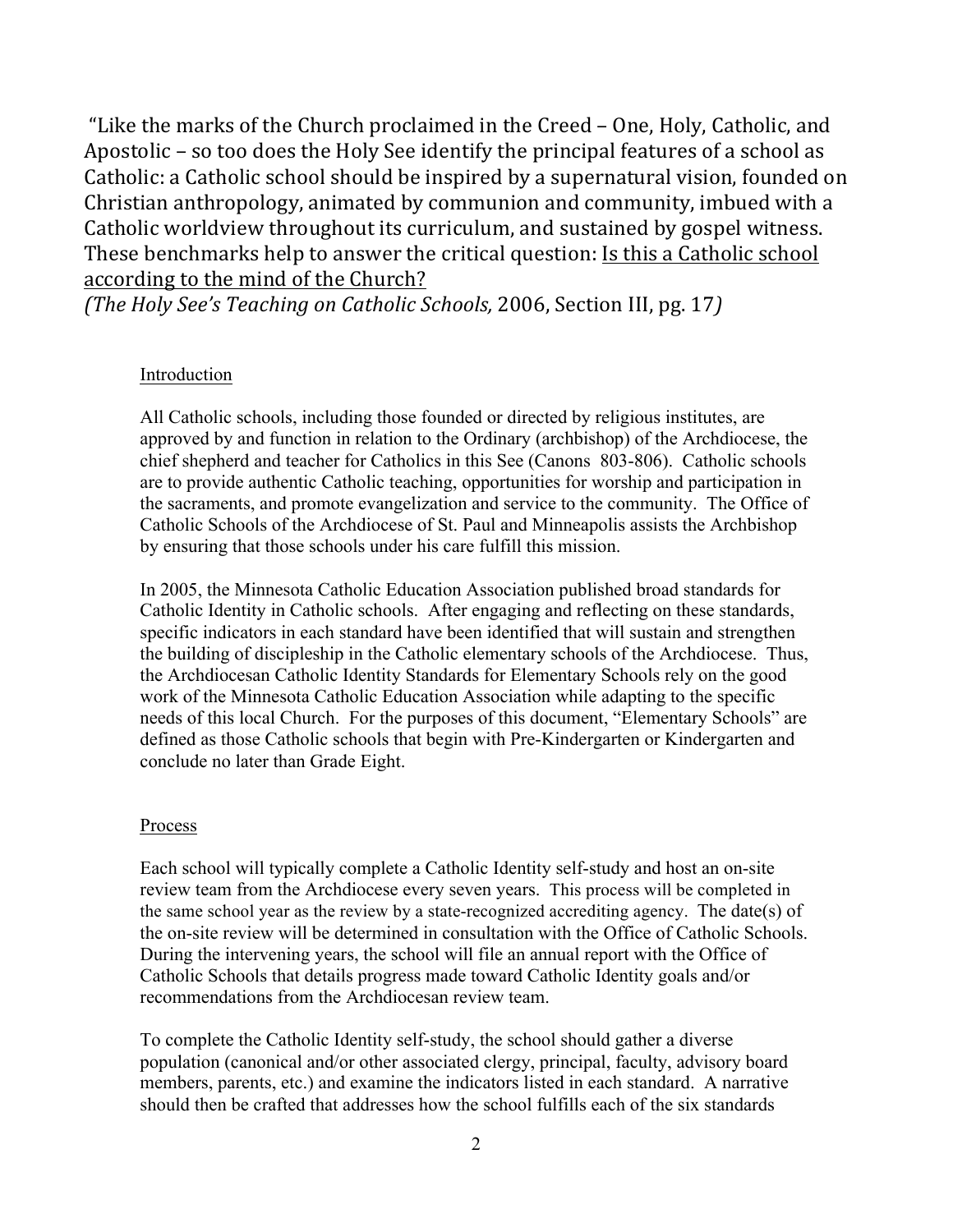including any specific strengths or challenges in each standard. The narrative should conclude with a section on overall strengths and challenges and a plan for school improvement in the area of Catholic Identity. The self-study narrative should be submitted to the Office of Catholic Schools a minimum of one month prior to the scheduled on-site review.

The on-site review will consist of observations of the teaching of religion at each grade level, interviews with the teachers of religion, principal, canonical administrator, parents and students, attendance at an all-school Mass, and a review of documentation to substantiate the narrative. Based on the narrative and the on-site review, the school will receive one of three possible marks (with an accompanying score) in each standard along with specific comments. The marks will be as follows: Distinguished (3), Satisfactory (2), or Unsatisfactory (1). In the conclusion of the final report by the Archdiocesan review team, the marks will be tallied and divided by six to arrive at a Catholic Identity Rating and overall classification. The breakdown of classification is as follows:

| $16-18$ points | 2.67 Rating or higher | Distinguished  |
|----------------|-----------------------|----------------|
| $12-15$ points | 2.00-2.50 Rating      | Satisfactory   |
| $0-11$ points  | 1.83 Rating or lower  | Unsatisfactory |

In addition to the Catholic Identity Rating and overall classification, the final report will include specific recommendations for the school to implement and address during the next review cycle. This final report will be sent to the canonical administrator and principal with copies forwarded to the Superintendent of Schools, the Vicar General and the Archbishop. Principals are encouraged to share the final report with faculty/staff, advisory board members, parents and other relevant constituents.

The expectation is that the vast majority of schools will fall into the "Satisfactory" classification with some rising to the level of "Distinguished" and occasionally some, for a variety of reasons, receiving an "Unsatisfactory" rating. Each school will typically follow the regular seven year pattern of self-study, on-site review, implementation of recommendations and annual reporting to the Office of Catholic Schools. If a school receives an overall "Unsatisfactory" rating or an "Unsatisfactory" rating in any individual standard, that school must craft a plan in conjunction with the Office of Catholic Schools to remedy the issues(s) by the conclusion of the next academic semester.

"Catholic Schools are vital to the Church's mission of evangelization and catechesis. They exist in order to educate the whole person: mind, body, and soul. They present the totality of the Catholic faith. Whether Catholic schools are part of a parish structure or are regional, diocesan, or private, growth in the Catholic faith for the children and young people who attend them is essential to their identity and purpose." (*National Directory for Catechesis*, USCCB, 2005, 61.4b)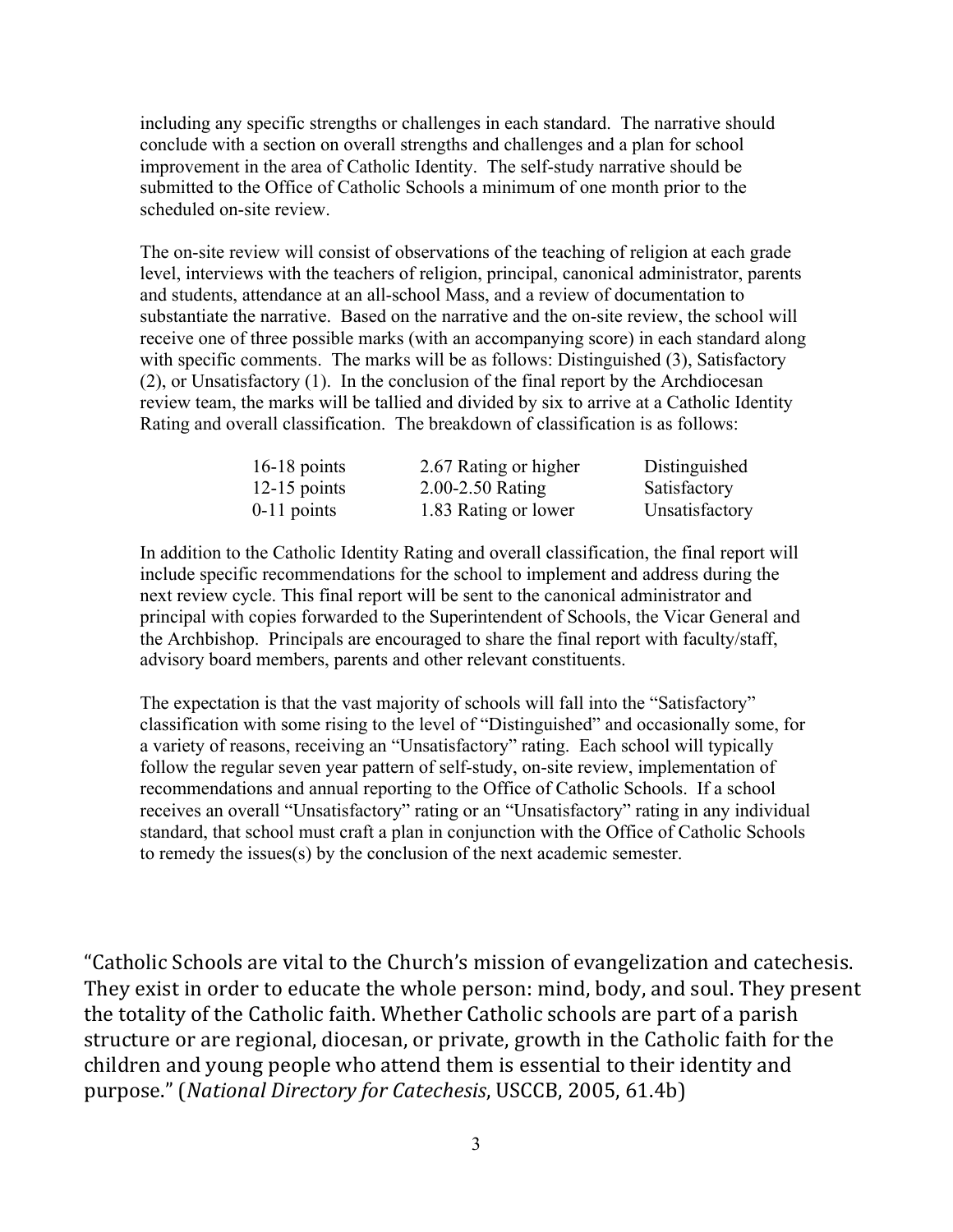# **Catholic Identity Standards for Elementary Schools**



## **Divine Mercy Catholic School Faribault, Minnesota**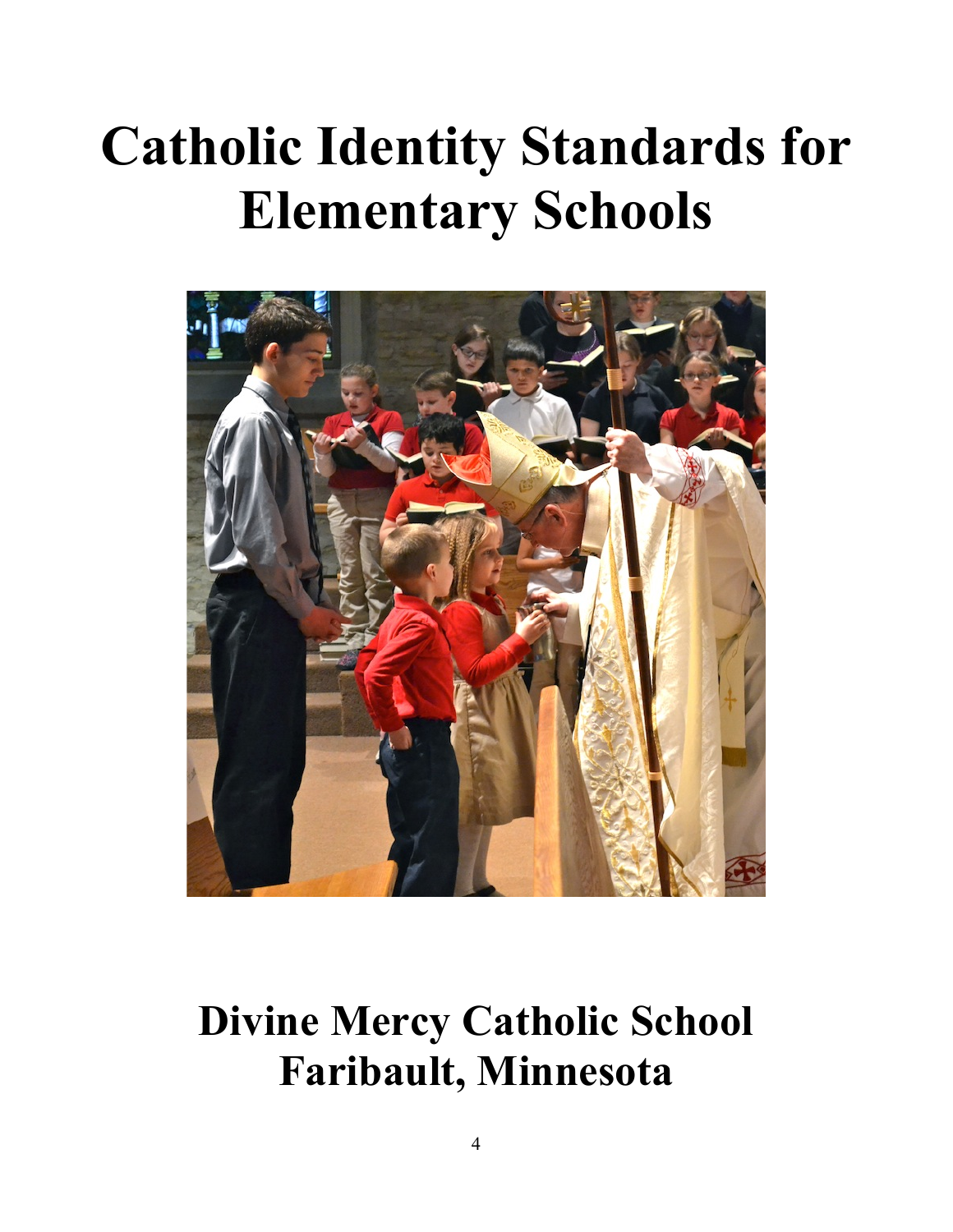## **MISSION AND PHILOSOPHY:**

The school will have mission and philosophy statements that articulate the Catholicity of the school community's shared vision, principles, beliefs, and core values.

Divine Mercy Catholic School is guided by its clearly communicated mission statement that reflects a value of the whole person and the guiding force of Christ's example as communicated in the Gospel. Our mission statement is regularly reviewed by our School Advisory Council and school staff. The mission statement is prominently displayed throughout the school and is communicated on the school website, in handbooks, and in school publications.

As a ministry of Divine Mercy Catholic Church, we share the parish's focus on the Eucharist (as indicated by Divine Mercy Catholic Church parish's adopted mission in 2010). This focus is carried out at Divine Mercy Catholic School through instruction and service. As the Eucharist is the source and summit of our faith, we gather weekly to celebrate the Holy Mass. We place a strong emphasis on the sacraments not only during the Mass, but also in every classroom.

At Divine Mercy Catholic School we integrate the faith throughout our curriculum, preparing our students to assume their proper roles in the Catholic Church and in society.

#### **Strengths:**

- Divine Mercy Catholic School has a clearly articulated mission statement.
- Staff teach and model what is reflected in our mission statement.
- Our dedicated staff are committed to assisting our students in knowing and practicing the faith.
- Our mission statement is prominently displayed.
- Our mission statement is included in school publications and communications.

- Our mission and philosophy should more closely align with that of the parish.
- Our mission and philosophy should consistently guide decision-making.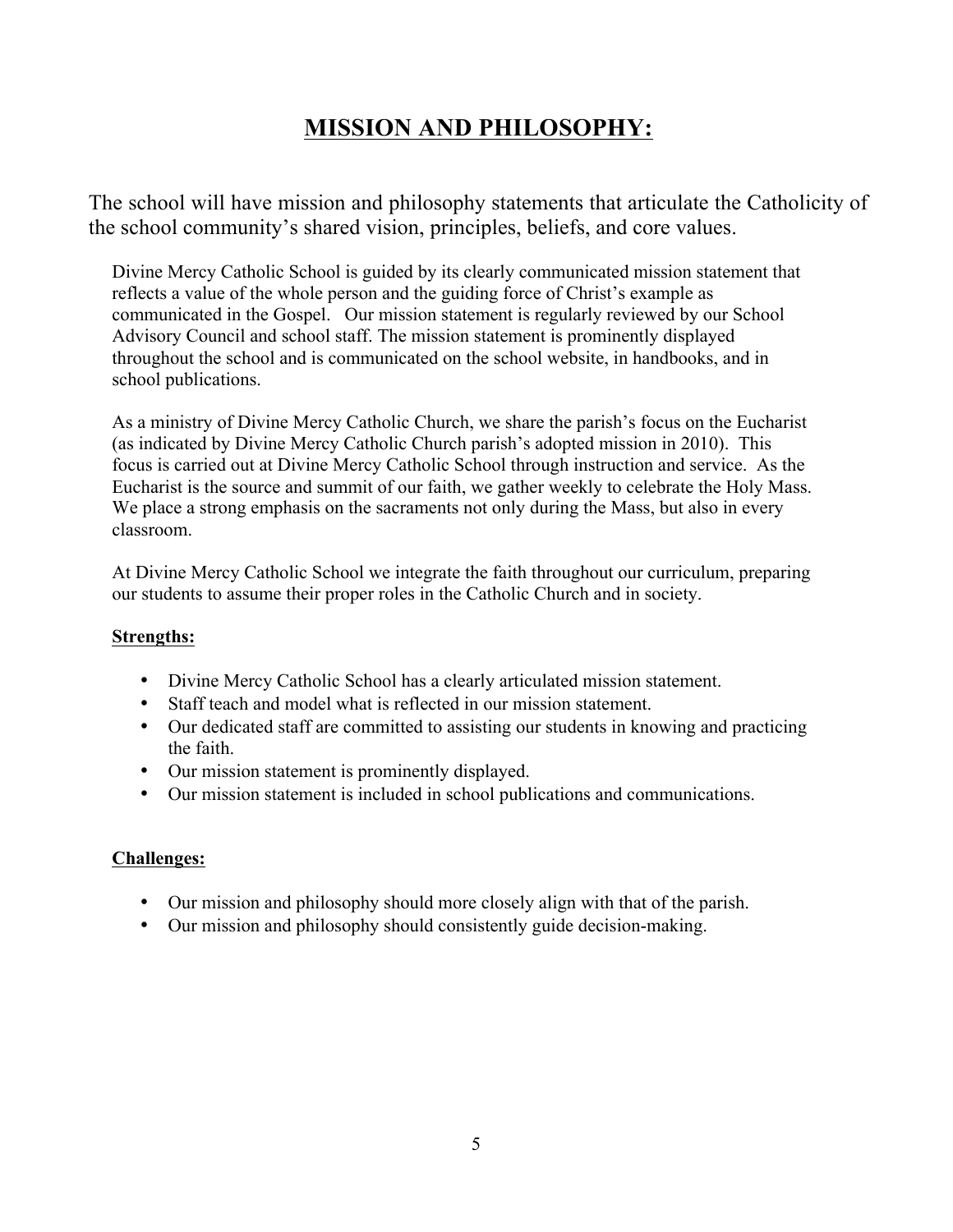## **GOVERNANCE AND POLICIES:**

The school's governing body, policies, documents and management practices will reflect the Catholic mission and philosophy of the school.

Divine Mercy Catholic School's governance structure provides direction that ensures effective operations. Our pastor is actively engaged in the school and familiar with its day-today operations. The ultimate governance responsibility is his. Our associate pastor is an assistant principal in our school and is also engaged with the day-to-day activities.

Our School Advisory Council provides meaningful consultation to the pastor and principal and is part of a leadership structure that helps implement the school's mission. Our School Advisory Council seeks diverse representation from our school community. They work through various committees to ensure continuity and stability of our program and operations, such as updating policies. As DMCS enters its third year as a parish school, the School Advisory Council is renewing its focus on active monitoring of school processes and is identifying opportunities for continuance of shared governance in collaboration with the pastor.

The policies of Divine Mercy Catholic School reflect our commitment to adhere to the teachings of the Catholic faith and our desire to model them to our students, families, and the broader community. These are updated through a policy committee comprised of Divine Mercy Catholic School staff, parents, and School Advisory Committee members.

#### **Strengths:**

- Divine Mercy Catholic School staff annually review and sign the NCEA Code of Ethics for teachers, the Archdiocesan Pastoral Code of Conduct, and Justice in Employment documents.
- Divine Mercy's School Advisory Council acts as a consultative body to the principal and pastor.
- Divine Mercy Catholic School and Church work collaboratively to run programming.
- An increasing awareness and participation in the school's function by priests and parish leadership exists.
- DMCC parish administrator provides strong support for effective and efficient functioning of the school.

- A defined admissions process must continue to develop.
- On-going formation, training, and evaluation of staff needs to be provided.
- Divine Mercy Catholic School's discipline policy needs to align with its mission.
- The role of the School Advisory Council needs to be more clearly defined.
- Finding time for only two priests to participate regularly in cate chesis and school day functions is difficult.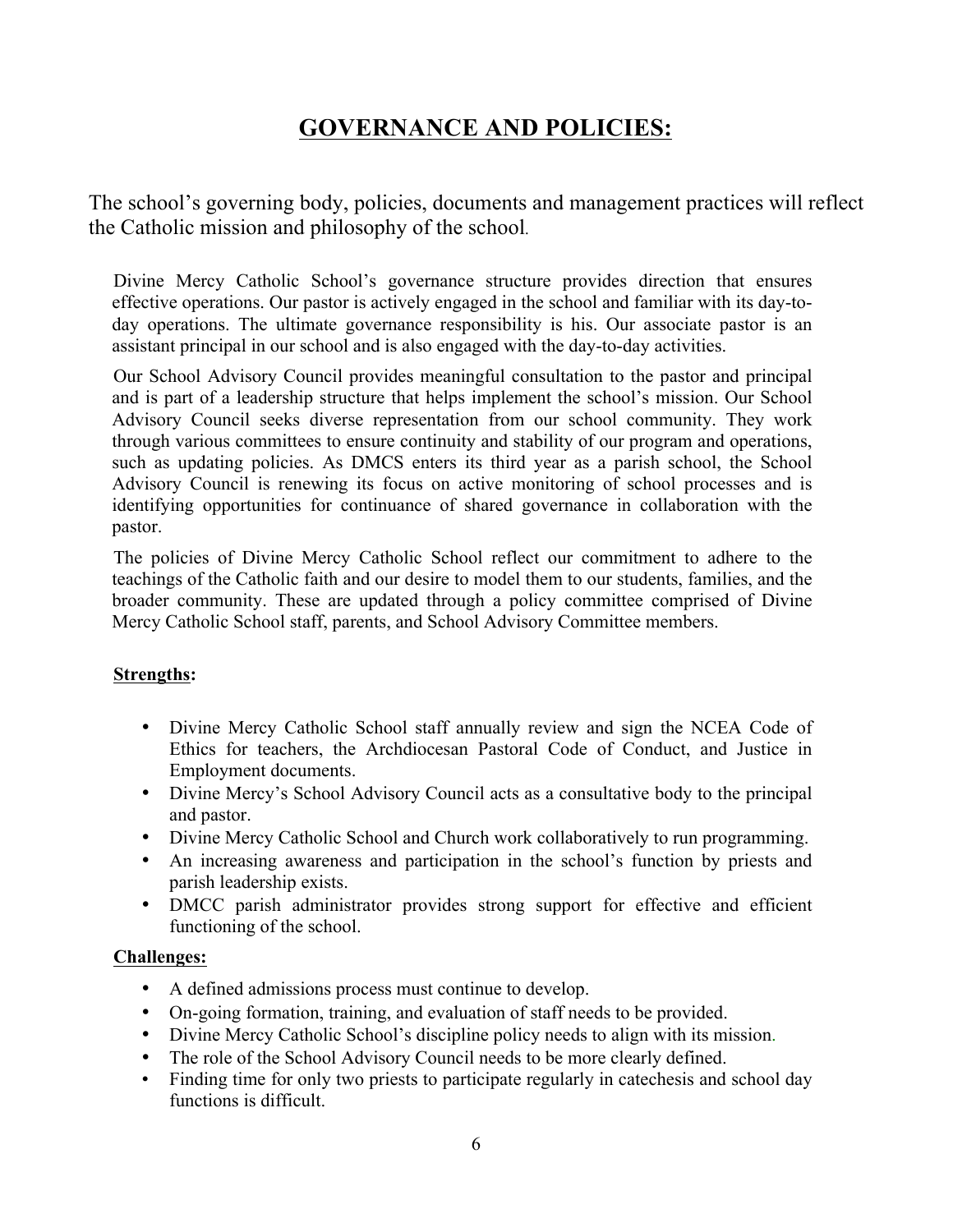## **LEADERSHIP, FACULTY AND STAFF:**

The school's leadership team, faculty and staff will know, support and model the teachings of the Church as outlined in the *General Directory for Catechesis*, paragraphs 114 – 115 and the *National Directory for Catechesis,* sections 25. A – I, 54.8 and 54.9 a - d. School employees will pursue ongoing religious formation that will enhance the school's Catholic identity. All school employees will adhere to "standards of conduct" that reflect Catholic tradition, Canon Law and current policies (including Articles 12 and 13, *Charter for the Protection of Children and Young People).*

The leadership of Divine Mercy Catholic School articulates and models the teachings of the Catholic Church. We are in the process of determining a new leadership model. As we look to the future leadership of our school, we are committed to having leadership that has a demonstrated commitment to our Catholic faith.

Our principal team is responsible for the oversight of personnel, professional development, and formal assessment of faculty and staff. Our pastor, associate pastor, and parish administrator serve on this team. The priests are present in the school often. They visit classrooms on a regular basis, conduct instruction and participate in sacramental preparation programs, prepare students to become altar servers, consult on discipline matters, and discuss various school related matters with staff.

Position descriptions for grade level teachers require them to be a practicing Catholic, which ensures someone qualified to be a catechist teaches religion.

Our parish and school maintain files and background checks on all school employees as well as volunteers. Our staff and volunteers also participate in Virtus training. All volunteer files are reviewed annually.

The standards for conduct are outlined in job descriptions and handbooks, as well as in code of conduct forms signed by staff and volunteers.

#### **Strengths:**

- DMCS demonstrates a spirit of community throughout the school.
- Divine Mercy staff live and support the teachings of the Catholic Church through daily prayer, weekly Mass, adoration chapel visits, and service opportunities with students.
- Divine Mercy Catholic Church and School work cooperatively to provide preparation for the sacraments.
- Divine Mercy provides a strong religion curriculum that follows the guidelines developed through close adherence to the Archdiocese of St. Paul's standards.
- All staff and volunteers complete Virtus and sign a code of conduct. A revised tracking system has been implemented.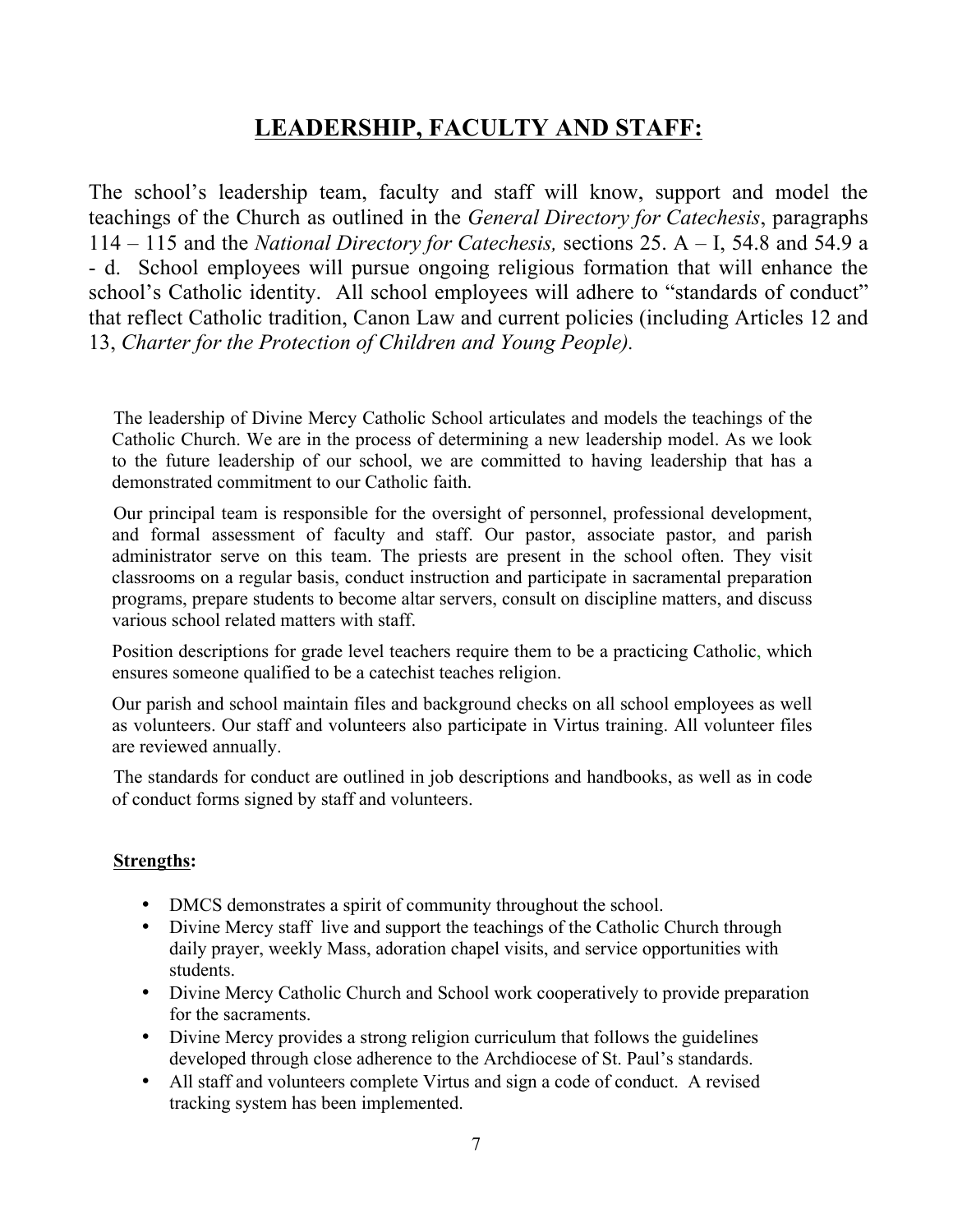- Develop a faith formation plan for faculty and staff.
- Communicate the school's mission and vision to the greater parish community and Faribault area.
- Observation of religious instruction on a systematic basis is needed.
- Greater collaboration between the Catholic School and the parish Faith Formation program is desired.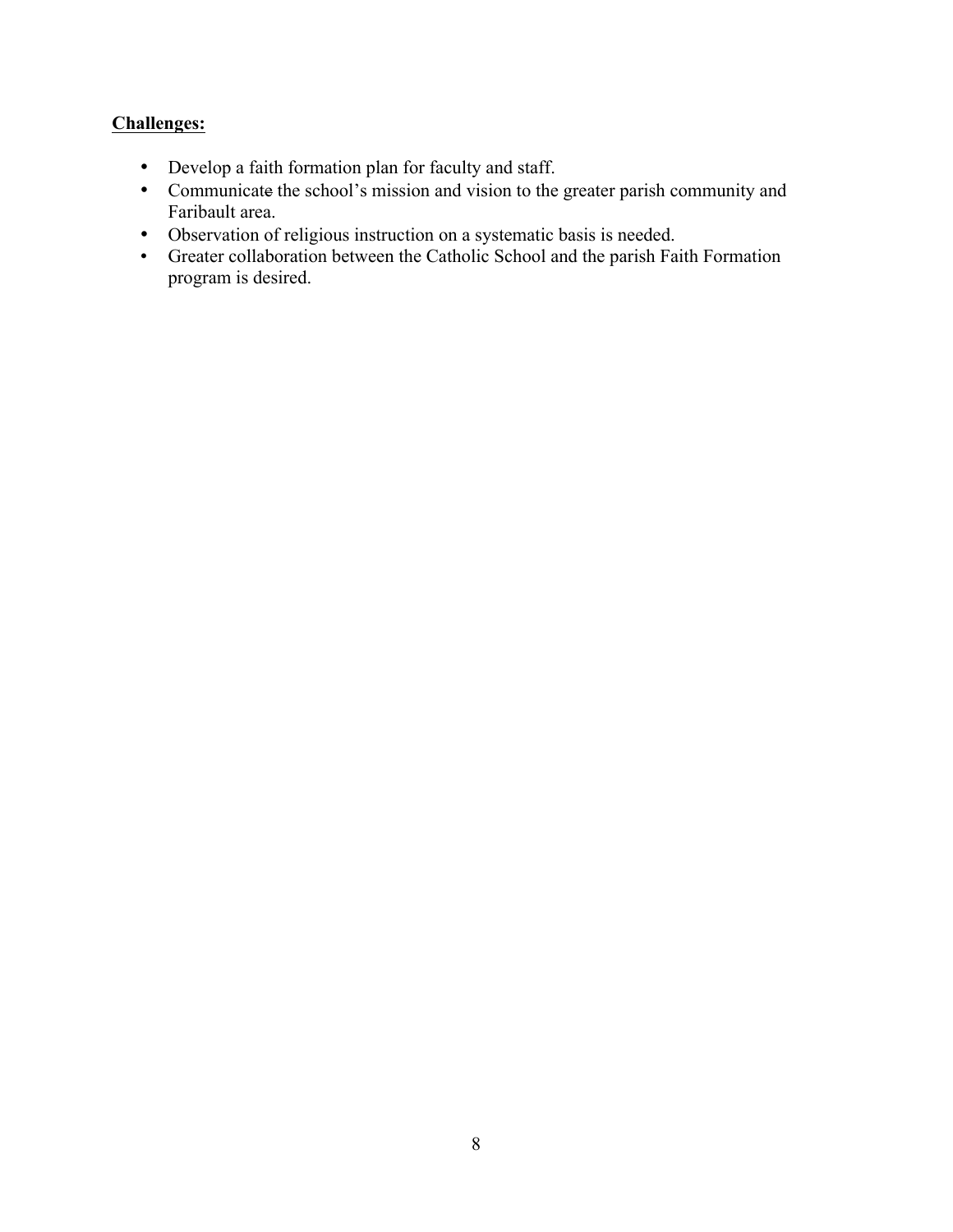## **FORMATIVE SCHOOL CLIMATE & FACILITIES:**

Catholic schools will display their Catholicity in the physical environment and be welcoming, inclusive, and safe for all who enter the facilities, including families, volunteers and guests. Schools will develop age appropriate standards of conduct for students and implement personal safety curriculum according to Archdiocesan policy.

Divine Mercy Catholic School strives to maintain a welcoming atmosphere while adhering to practices that protect the safety of our students and staff. All visitors to the building enter through the front door since all other doors remain locked. It is our policy that they receive a visitor's badge to enter further. Textbooks, literature selections, posters, and artwork all display evidence of our sensitivity to the physical, intellectual, social, and emotional differences of our students and their families. It is the desire of Divine Mercy teaching staff to increase the support given to students with academic and/or physical challenges.

In an effort to be sensitive to the needs of families with economically diverse backgrounds, we provide free school supplies and give away gently used clothing every year. Father Erik Lundgren serves as a resource for our Latino families as they integrate into our school. While clear about our Catholic Identity, we do accept families of other religious traditions.

Our school adheres to the safe environment training programs for children and young people as required by the Archdiocese. We use the Benzinger family life program in grades 4-6 and the Net Smart program. We also provide assemblies dealing with current social issues such as bullying. An example of attention to this is that last school year fifth and sixth grade students viewed the movie "Chrissa" which portrays a girl's personal experience being bullied.

Divine Mercy Catholic School has religious statues and artwork prominently displayed throughout the building. Each classroom has a crucifix. Pictures of our Holy Father and the Archbishop are prominently displayed in the entrance. These pictures are to provide a reminder of our mission as a Catholic School and are an inspiration for students, staff, and visitors to carry out our Catholic faith.

Our Catholic instruction and school mission works hard to emphasize to students that they need to be continually aware and sensitive to "different" people, be patient with others with physical or mental challenges, and to be inclusionary and compassionate as they encounter their fellow man.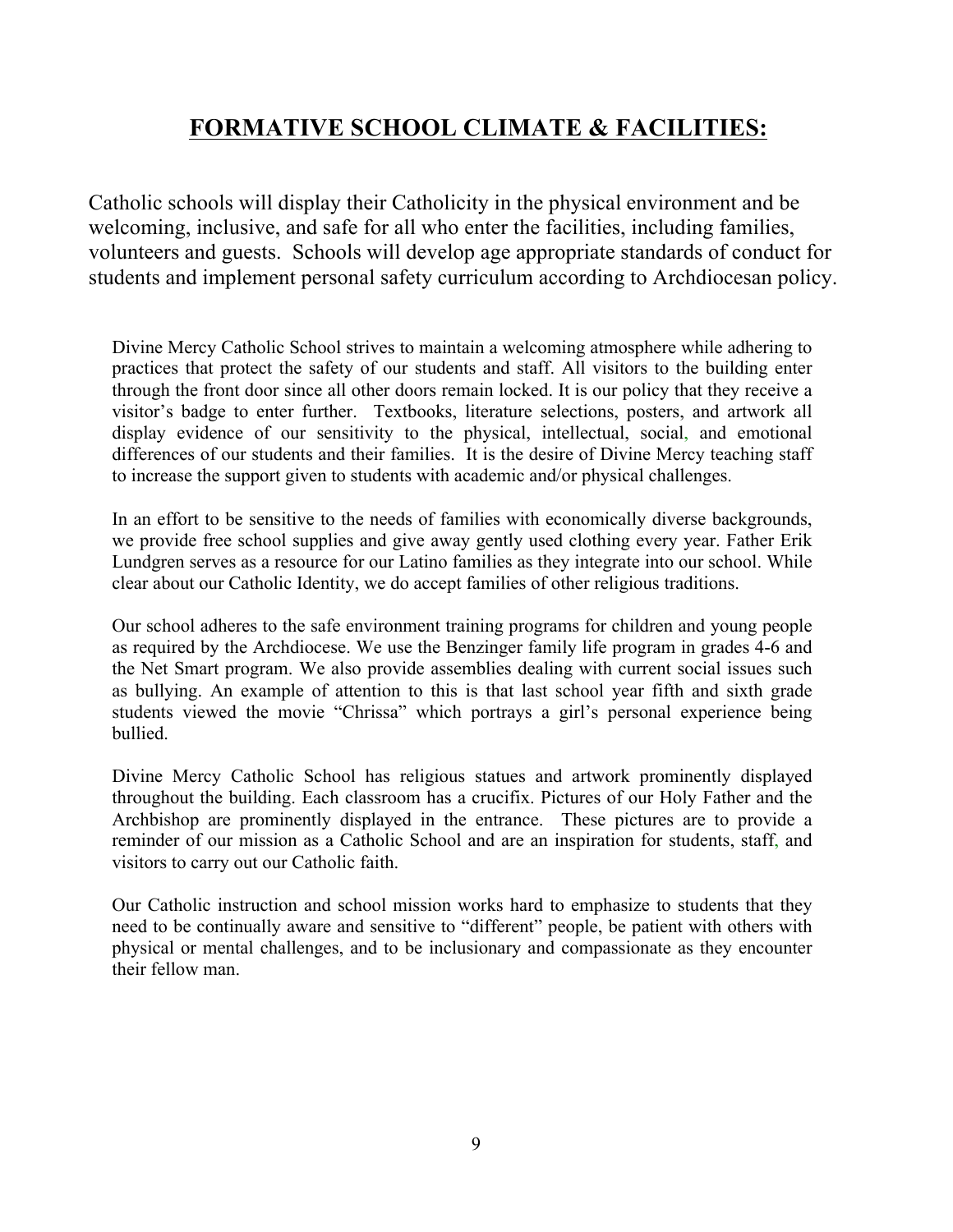#### **Strengths:**

- Divine Mercy Catholic School adheres to the safe environment training programs for children and youth.
- Religious statues and artwork are present throughout the building. A large depiction of The Divine Mercy image is prominently displayed.
- Ensure that the Security and Crisis Plan meets changing program and facility needs at Divine Mercy Catholic School (e.g. monitoring)

- A lack of visibility from the front office limits the security of our building.
- Providing for a permanent resource teaching position to give support to the variety of physical, intellectual, and social-emotional needs of our students has been challenging.
- Maintaining up-to-date resources for instruction of the Catholic Faith is challenging.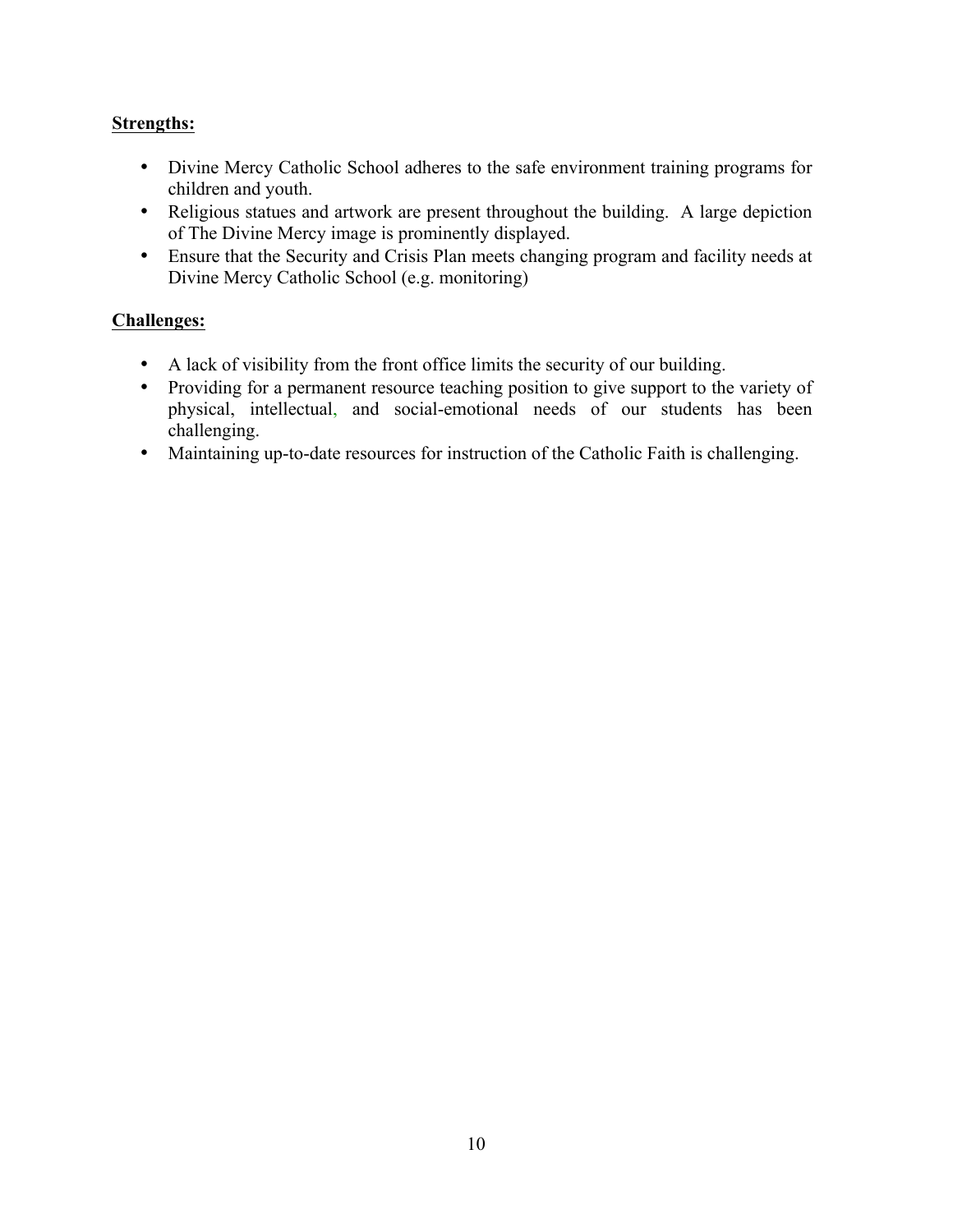## **INFORMATIVE DEVELOPMENT OF FAITH:**

 The school will be a faith community that nurtures the spiritual lives of students, families, staff members and all others having contact with the school. A systematic plan for catechizing students will shape the religion curriculum. A variety of opportunities will be available for the entire school community to worship and pray together.

Divine Mercy Catholic School has a written religion curriculum that is aligned with the Archdiocesan K-8 Religion Standards. This curriculum includes integration of Catholic Social Teachings and the corporal and spiritual works of mercy through grade level projects and service. We utilize the Benzinger Family Life and Loyola Press religion series.

Students are provided with many opportunities to practice their faith and pray together. Weekly Wednesday morning Mass is celebrated with rotating grades planning and leading. These school Masses are planned and celebrated in accordance with the directives of the general Instruction of the Roman Missal and follow the practices and rituals of the liturgical seasons and Feast Days. All students in grades 2-6 celebrate the sacrament of reconciliation twice a year. During Lent, students go to the Adoration Chapel and attend Stations of the Cross weekly. Divine Mercy students pray the Rosary and Chaplet of Divine Mercy. Students pray at the start and end of the day, before lunch, and before all assemblies.

Parents are encouraged to participate in weekly liturgy, stations, rosary and chaplet. All second-grade parents attend the sacramental workshops provided by the parish Faith Formation program in preparation for First Reconciliation and First Communion.

Seven years ago Divine Mercy Catholic School developed a character-forming discipline model based on the Fruits of the Spirit (as found in Scripture). This has been integrated into classroom instruction.

Through our religion curriculum, priest visits, and homilies, students are encouraged to explore potential vocations in priesthood and religious life. Fifth and sixth graders each chose a different seminarian to pray for throughout the year. A May crowning liturgy is done each year. DMCS follows the practices and rituals of the liturgical seasons and feast days. We join Bethlehem Academy for several liturgies throughout the school year.

DMCS has committed to administering the ACRE assessment of Catholic Religious Education in grade 5 for the first time during the spring semester of this school year. The utilization of this data is embedded with our MNSAA Strategic Plan (Objective 1, Strategy 2).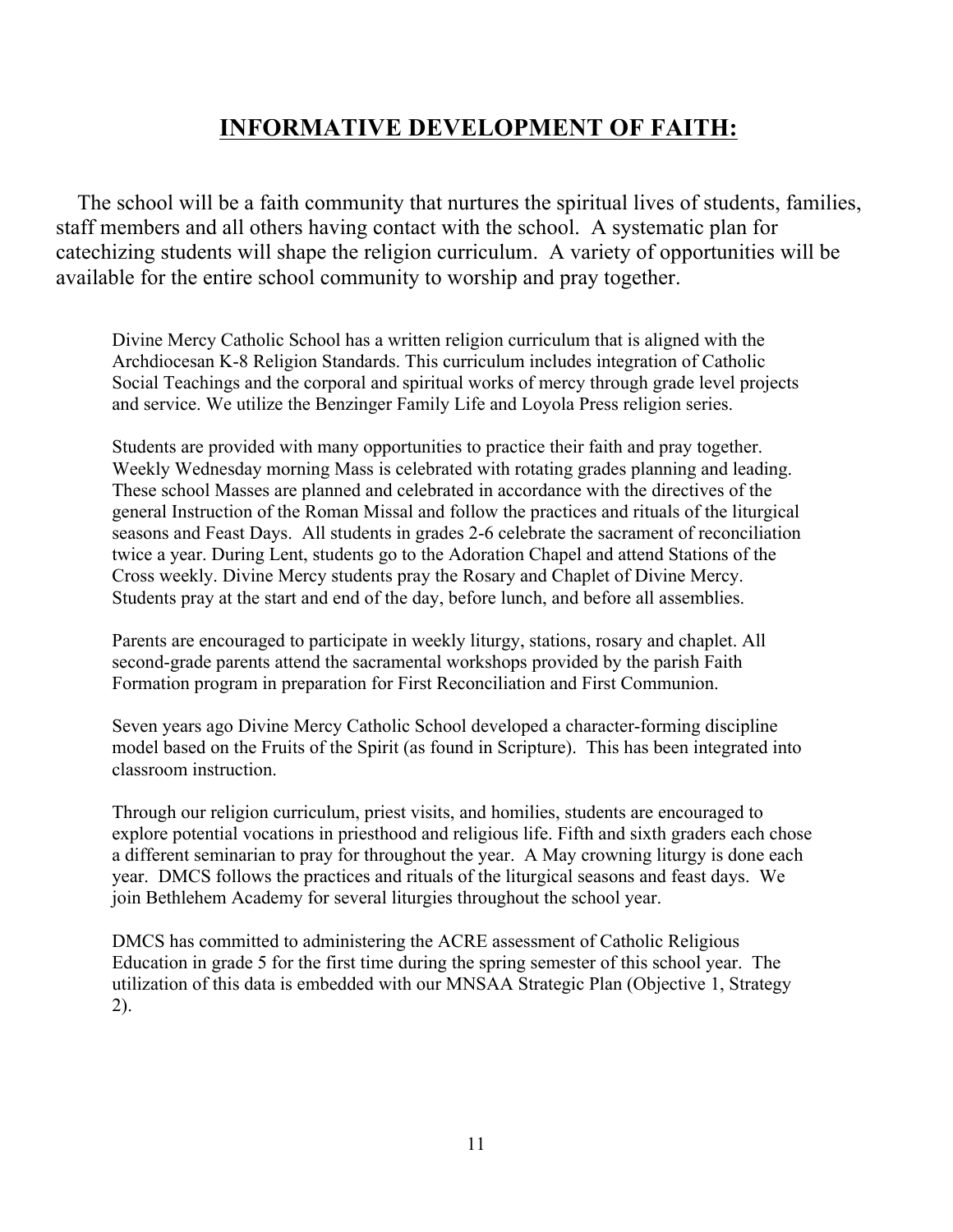#### **Strengths:**

- Divine Mercy Catholic School's curriculum is aligned to the Archdiocesan K-8 Religion Standards.
- Students participate in weekly Mass. Parent attendance is encouraged and many parents do share in the Holy Mass with their child.
- Eucharistic Adoration, Reconciliation, Stations of the Cross, the Rosary, and Chaplet of Divine Mercy are celebrated regularly throughout the school year.
- Divine Mercy is faithful to Church teaching in our curriculum and resources.
- Newsletters are sent home communicating religious and academic content.

- We are administering the ACRE assessment of religious education for the first time this Spring and our challenge is to use the data provided to improve instruction in the Catholic Faith.
- Divine Mercy Catholic School has a need for retreats and educational opportunities for staff.
- Tools are needed to assess staff needs for professional development for instruction of the Catholic Faith curriculum.
- We need to educate and empower parents to support and reinforce their children's learning of the Catholic Faith, including the Parish Family Formation ministries.